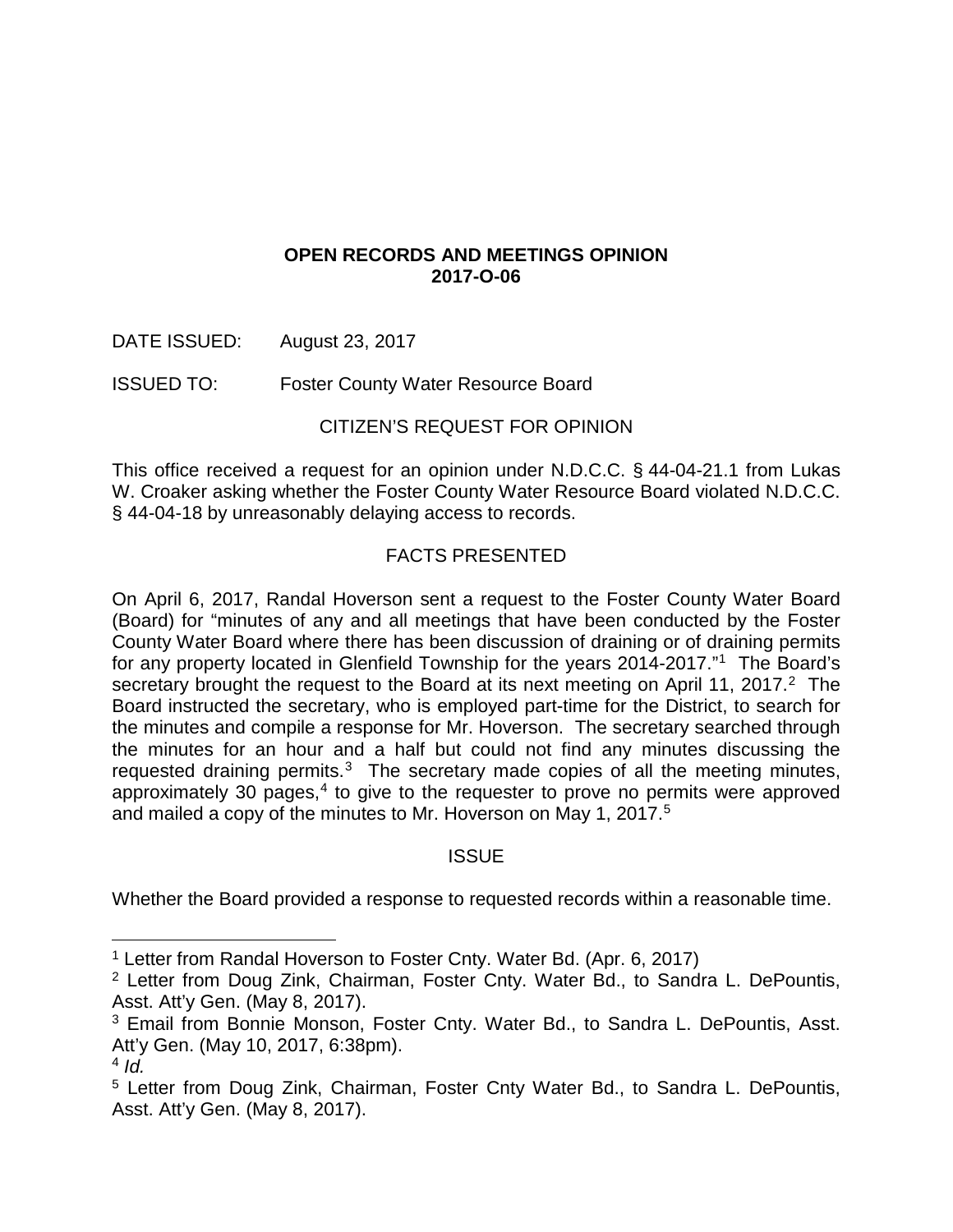#### OPEN RECORDS AND MEETINGS OPINION 2017-O-06 August 23, 2017 Page 2

#### ANALYSIS

"Except as otherwise specifically provided by law, all records of a public entity are public records, open and accessible for inspection during reasonable office hours."[6](#page-1-0) When a public entity receives a request for records, it must, within a reasonable time, either provide the records or explain why the records are not being provided.[7](#page-1-1) Whether records have been produced within a reasonable time will depend on the facts of a given situation.<sup>[8](#page-1-2)</sup> A delay may be appropriate for a number of reasons, including reviewing large volumes of documents to respond to a request, excising closed or confidential information, availability and workload of staff who can respond to the request, balancing other responsibilities of the public entity that demand immediate attention, accessing the records requested, consulting with an attorney when there is reasonable doubt whether the records are open to the public, sorting out what has previously been provided to a requester, and seeking clarification on vague requests.<sup>[9](#page-1-3)</sup>

This office previously explained "[a] public entity's response to an open records request cannot be automatically extended until the next scheduled meeting of the governing body simply to enable the governing body to give its permission to release the records."[10](#page-1-4) "Providing access to records which are open to the public is a ministerial act which will not require action of a governing body in most cases."<sup>[11](#page-1-5)</sup> Therefore, there was no reason to delay the response for five days in order to bring the request before the Board at its next meeting.

In addition, as explained in past opinions, a violation occurs when a public entity delays informing a requester that records do not exist.<sup>[12](#page-1-6)</sup> There is no evidence to suggest that

- <span id="page-1-3"></span><span id="page-1-2"></span><sup>8</sup> N.D.A.G. 2014-O-25; N.D.A.G. 2014-O-21; N.D.A.G. 2014-O-20; N.D.A.G. 2013-O-17. <sup>9</sup> N.D.A.G. 2014-O-25; N.D.A.G. 2014-O-21; N.D.A.G. 2014-O-20; N.D.A.G. 2014-O-06; N.D.A.G. 2013-O-17; N.D.A.G. 2013-O-15; N.D.A.G. 2012-O-07; N.D.A.G. 2010-O-04; N.D.A.G. 2008-O-08; N.D.A.G. 2004-O-05; N.D.A.G. 2003-O-21; N.D.A.G. 98-O-20; N.D.A.G. 98-O-04.
- <span id="page-1-4"></span><sup>10</sup> N.D.A.G. 2001-O-02. Similarly, "providing access to records generally does not require the approval, supervision, or action by a head of an agency." N.D.A.G. 2010-O-04; N.D.A.G. 2006-O-15.
- <span id="page-1-5"></span><sup>11</sup> N.D.A.G. 2001-O-02. *See also* N.D.A.G. 2006-O-15. Every state official and the employees of any department should know what records are exempted by statutes or case law. N.D.A.G. 2006-O-15.
- <span id="page-1-6"></span><sup>12</sup> N.D.A.G. 2015-O-17; N.D.A.G. 2008-O-08; N.D.A.G. 2008-O-06, N.D.A.G. 2001-O-04.

<span id="page-1-0"></span> <sup>6</sup> N.D.C.C. § 44-04-18(1).

<span id="page-1-1"></span><sup>7</sup> N.D.C.C. § 44-04-18.